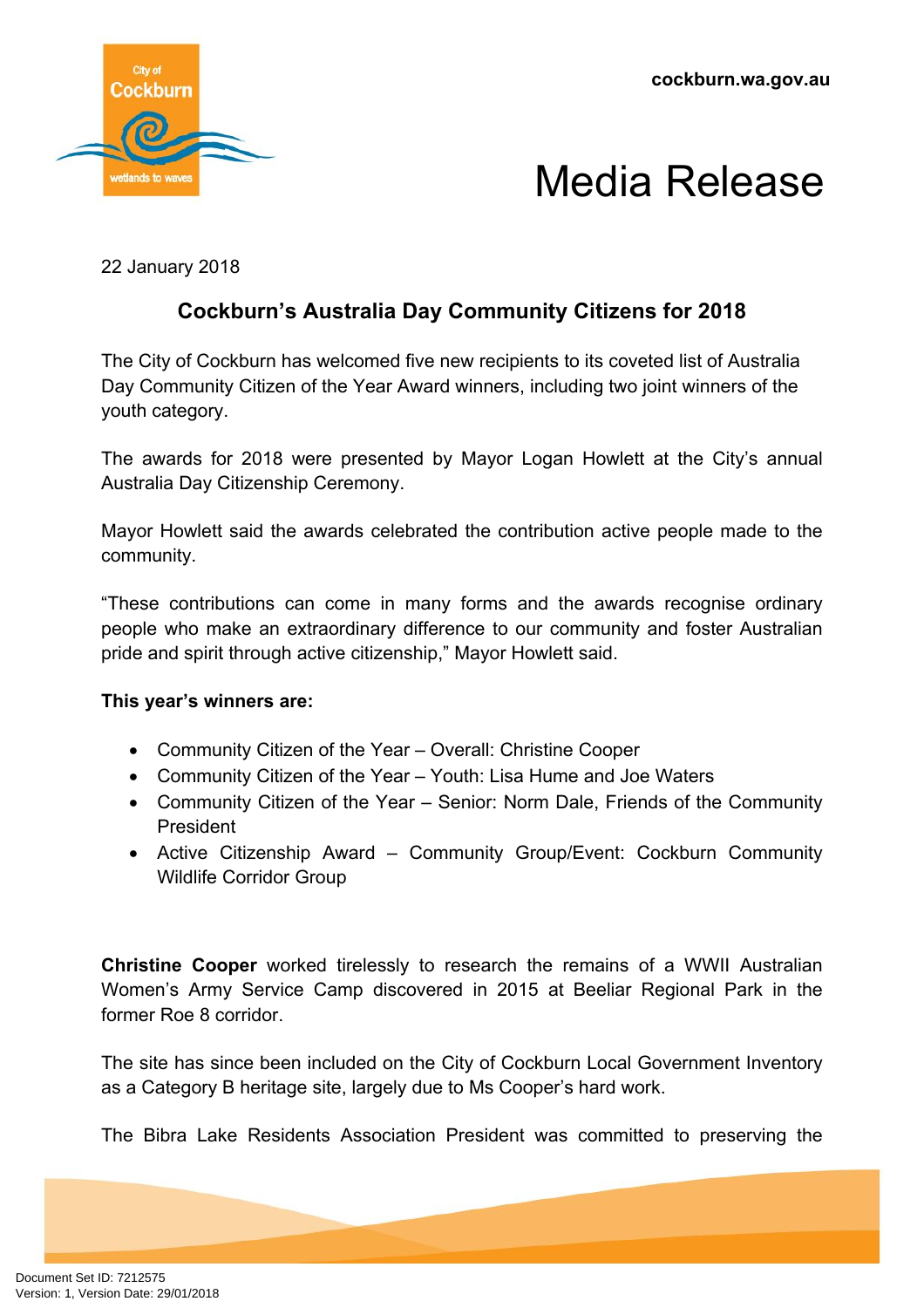

# Media Release

camp and her research uncovered many facts, stories and photographs of the camp.

She hopes to continue her work on the project and plans to develop the site for visitors and make information available online.

**Lisa Hume** and **Joe Waters** are both inspiring and respected role models to people of all ages.

Ms Hume, who has applied for a cadetship with WA Police, is a valued team member at a local gym while completing Certificate III in Sport and Recreation.

She has been supporting and mentoring women's football team members competing in the Kirby Bentley Cup, umpires and coaches netball and volunteers at Cockburn Youth Centre camps and recreational activities.

After participating in Emmanuel College's Immersion Program to Warmun in the East Kimberley, Mr Waters was inspired to establish his own charity called Boots for Boys.

The collaboration between Emmanuel College, St Jerome's and Mater Christi and the Cockburn football community collected, cleaned and provided more than 100 football pairs of boots to Aboriginal communities in Newman and the Western Desert areas.

He achieved this while completing his Year 12 ATAR and hopes to continue developing the project in coming years.

He was inspired to help the wider community, particularly Aboriginal Australians, after helping an Aboriginal foster child learn to play guitar.

**Norm Dale** is President of Friends of the Community, a not-for-profit organisation that focuses on raising money by selling food at events and returning the profits to local community projects.

He volunteers most days running and growing the organisation, attending to office and